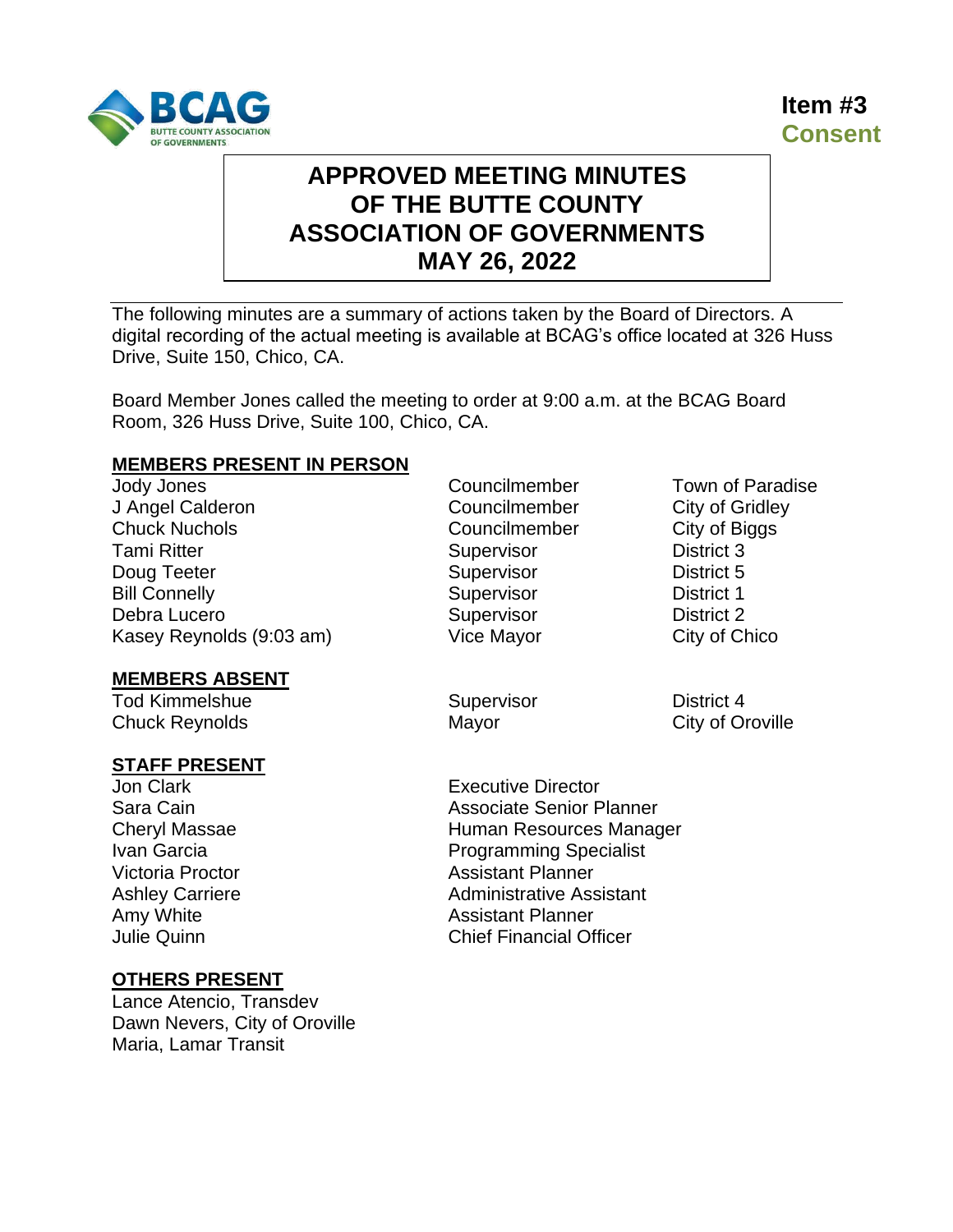- **1. Pledge of Allegiance**
- **2. Roll Call**

# **CONSENT AGENDA**

- **3.** Approval of Minutes from the April 28, 2022 BCAG Board of Directors Meeting
- **4.** Approval of 2021/22 Final Transportation Development Act (TDA) Claims
- **5.** Approval of 2022/23 Findings of Apportionment for the Transportation Development Act (TDA) Funds
- **6.** Approval of Capital Reserve Funds to Purchase Maintenance Vehicle for Butte Regional Transit & BCAG
- **7.** Approval of Amendment #6 to the 2021 Federal Transportation Improvement Program (FTIP)

On motion by Board Member Ritter and seconded by Board Member Lucero, the Consent Agenda was unanimously approved.

## **ITEMS FOR ACTION**

# **8: Approval of the 2022/23 Unmet Transit Needs Assessment & Findings**

Staff presented to the Board the finalized version of the 2022/23 Unmet Transit Needs and Findings for adoption. Each year Staff must identify any public unmet transit needs that exist within Butte County in order to determine if they are reasonable to meet. If there are unmet transit needs that are reasonable to meet, those needs must be met before TDA funds can be expended for non-transit uses. Outreach was conducted in February and March 2022, and many comments were received.

For the 2022/23 fiscal year, Staff found that that there are no unmet needs that are reasonable to meet. There was general conversation with the Board on this finding, with Board Member Lucero pointing out that the population data presented in Chapter 2 has a much different total population for Butte County than the 2020 Census number. Staff assured the Board that they would verify the source of this number, and its accuracy, before sending the final document on to Caltrans for approval.

On motion by Board Member Connelly, with the clarification made on the population chart in the document, and seconded by Board Member Kasey Reynolds, the 2022/23 Unmet Transit Needs Assessment was unanimously approved.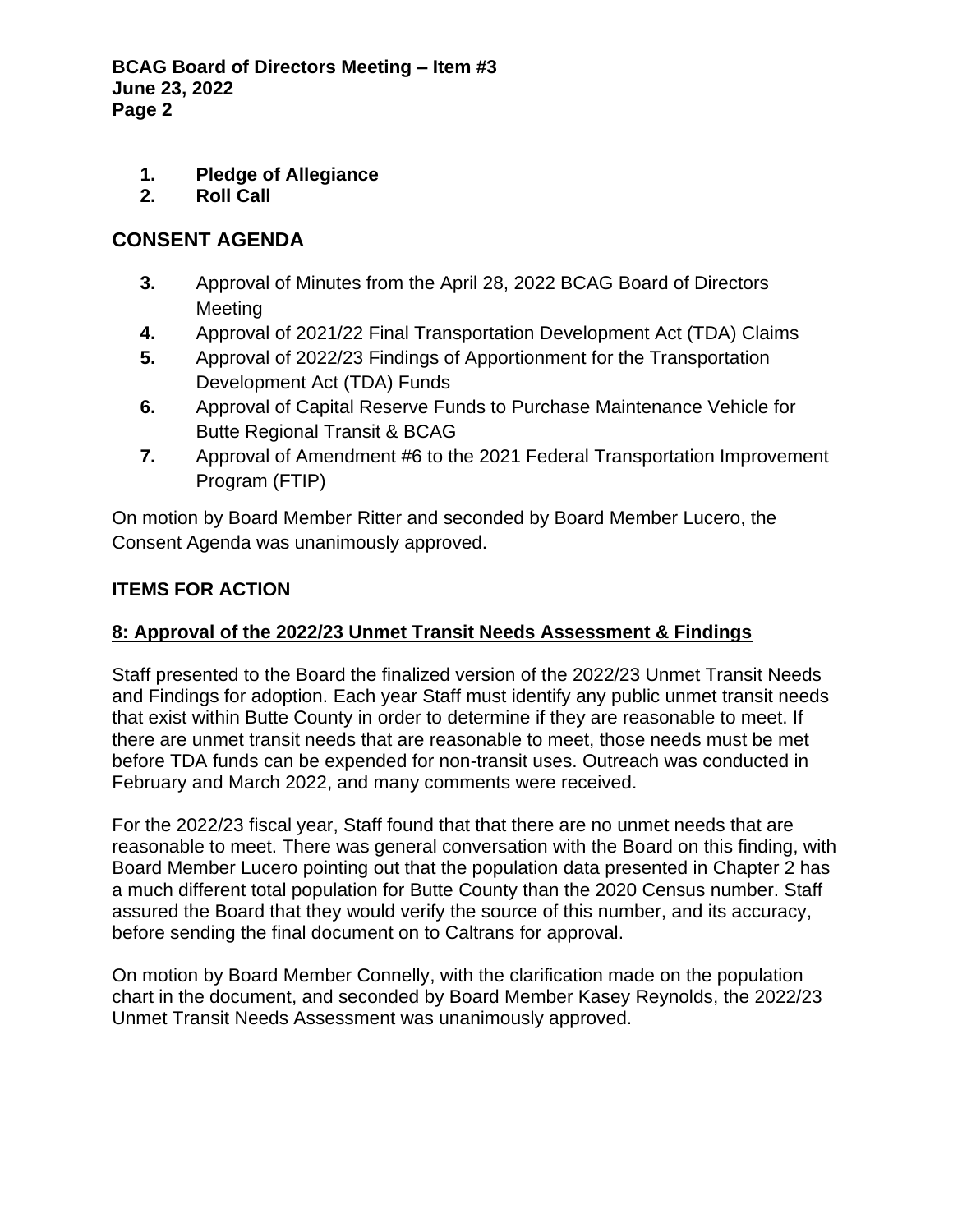## **9: Approval of Revisions to Butte Regional Transit Advertising Policy and Agreement Amendment with Lamar Transit LLC**

Staff informed the Board that following a corporate acquisition, Lamar Transit LLC was assigned the current advertising agreement that Butte Regional Transit previously had with STOTT Outdoor Advertising. In April 2022, Staff met with Lamar in order to discuss current conditions and the agreement with BRT. Staff was presented a proposal to greatly increase advertising revenues on the buses, which they presented to the Board. This increase of revenues would come from opening up the sides of the buses to advertisements, whereas they are currently limited to the tails of the buses.

The Board and Staff discussed the included list of guidelines for advertisements, with the Board asking specific questions about the limitations placed on cannabis and smoking related products. Board Member Lucero believes that CBD product advertisements should be allowed, while Board Member Teeter sees no problem allowing all cannabis related advertising once it's federally legalized. The Board requested that the list of guidelines be brought back at a later date for further discussion should cannabis be legalized at the federal level.

On Motion by Board Member Lucero and seconded by Board Member Teeter, with the caveat that the advertising rules be brought back to the Board for review should recreational cannabis be made federally legal, the revisions to the B-Line Advertising Policy and Agreement Amendment with Lamar Transit was unanimously approved.

## **10: Executive Director Request to Extend Employment Agreement to January 31, 2024**

Staff informed the Board that due to current ongoing projects, and with a desire to leave Staff on a more level footing, the Executive Director wishes to extend his retirement date from January 31, 2023 to January 31, 2024.

There was general discussion between Staff and the Board regarding the request, with the Board enthusiastic about the decision and continuing to work with the Executive Director. On Motion by Board Member Reynolds and seconded by Board Member Jones, the employment agreement for the Executive Director was approved unanimously.

# **ITEMS FOR INFORMATION**

# **11: Social Services Transportation Advisory Council (SSTAC) Recruitment of Members for FY 2022/23**

Staff informed the Board that recruitment has opened up for a three-year term on the Social Services Transportation Advisory Council (SSTAC). The SSTAC meets at least once a year to review the Unmet Transit Needs Assessment and Findings, with a third of all member terms coming to an end at the end of each fiscal year.